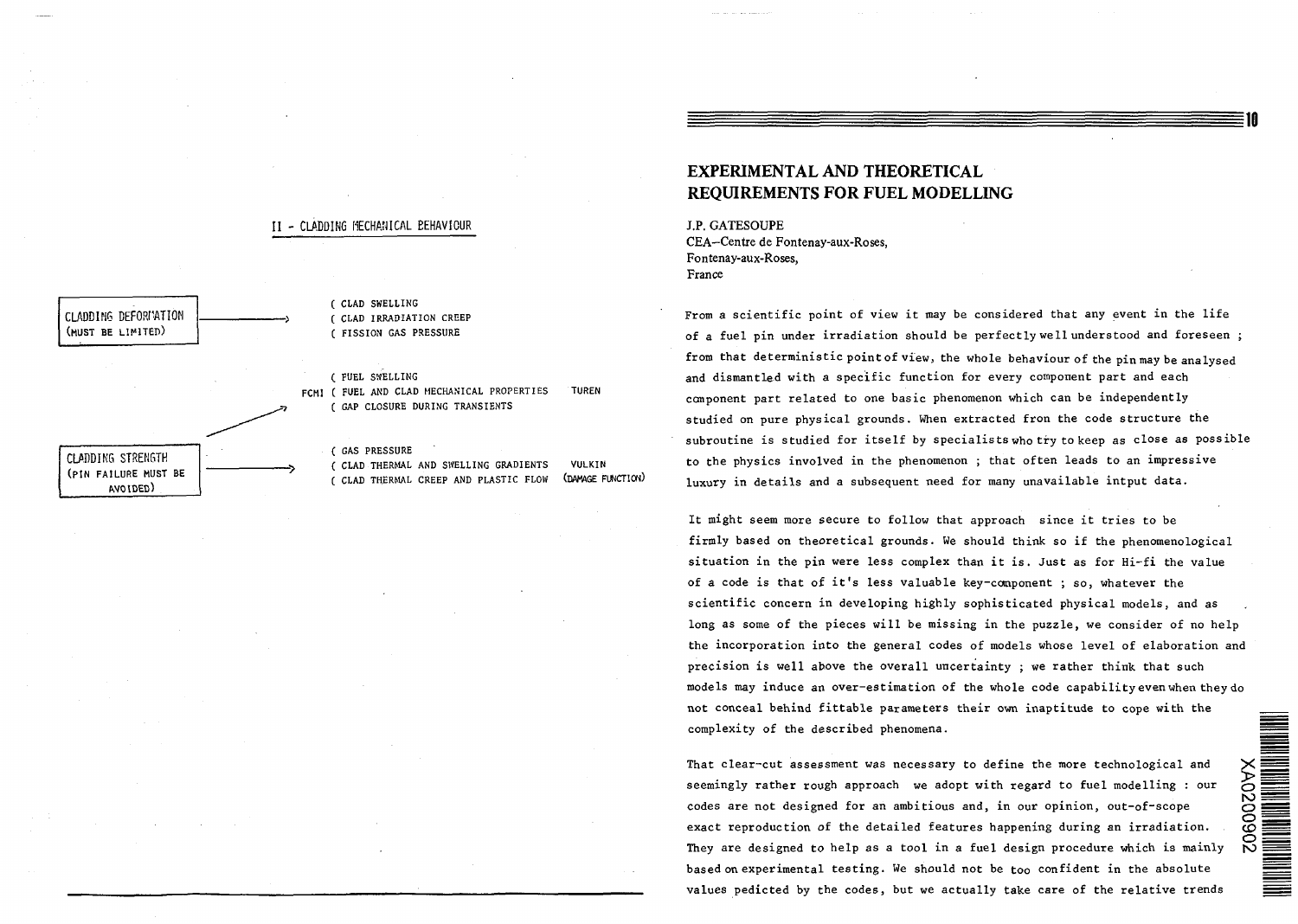they indicate and that is what we need to make sure that our technological purposes are fulfilled.

We are indeed aware that such codes would not be adequate for off-normal operating conditions since for the accidental transient conditions the keyphenomena would not be the same as for steady-state or slow transient conditions.

The orientation given to fuel modelling is based on our two main technological constraints which are :

- no fuel melting - no cladding failure.
- no excessive cladding deformation

In this context, the only relevant models are those which have a significant influence on the maximum temperatures in the fuel or on the cladding damage ; hence the selection betweenkey-models and unrelevant models which will next be done.

Before that, we have yet to define the operating limits of the codes. The fuel pin undergoes many changes during the irradiation, and the problems encountered at beginning of life are not the same: after some burn up. Cladding and fuel are clearly well better defined at beginning of life with no fission products ; when the amount of fission products grows larger, we may get some reaction with the cladding which besides is modified by irradiation damage ; a more or less thick layer grows between cladding an fuel made out from a mixture of cladding, fuel and fission products compounds with rather ill-defined thermal and mechanical properties ; the fuel is perturbed too, with plutonium and fission products segregations, gas bubles, modified oxygen content, modified thermal properties.

Code designers are confronted to a very complex situation which has nothing to do with the relative simplicity of beginning of life and it appears a hopeless trial to look for a purely physical thermal and mechanical description of the pin at this stage. We think that codification must then use rather crude methods such as virtual mean properties and empirical laws just to keep close to the experimentaly determined behaviour.

The operating conditions we intend to follow with the fuel modelling concerned  $\,\,$  11 in this meeting are those which are normal for reactor operation, that is steady state and cycling (so, there is no need for code extrapolation in a field where no or few experimental tests have been performed). Subsequently, empirical laws for the elementary models are quite adapted to our needs.

For the fuel design purposes, not fully physically based models are still sufficient as far as the parametric studies concern geometrical and fuel composition variations rather than operating conditions. If these are concerned too, a recalibration of the codes by experimental testing must be provided.

We shall now make a review of the models which are implied in codification of fuel behaviour first at beginning of life and then at steady-state. The models will be introduced in relation to our two purposes : thermal behaviour and mechanical behaviour.

#### I - Beginning of life

By beginning of life we mean the first stages, of the irradiation of a fresh pin including rising of the power and fuel rearrangement within the pin. Depending on the irradiation conditions these stages may take a few hours, a few days or a few weeks. The end of this period is reached when the gap between fuel and cladding is closed and the eventual central hole is formed.

The codes used to describe the beginning of life are for the thermal behaviour and for the mechanical behaviour.

We shall distinguish two stages during beginning of life. The first one is the first rise to power during which the fuel and the cladding do not come to contact with standard pin design ; there is therefore no problem of mechanical interaction between fuel and cladding and the problems are merely thermal. During this stage we might get some restructuration, fuel relocation and expansion through retained gases. These phenomena lead to a decrease in fuel maximum temperature and it is precisely why we ignore them during this first stage to get an upper limit of what vould be the maximum temperature if the reactor were rised to power- very fastly : in order to get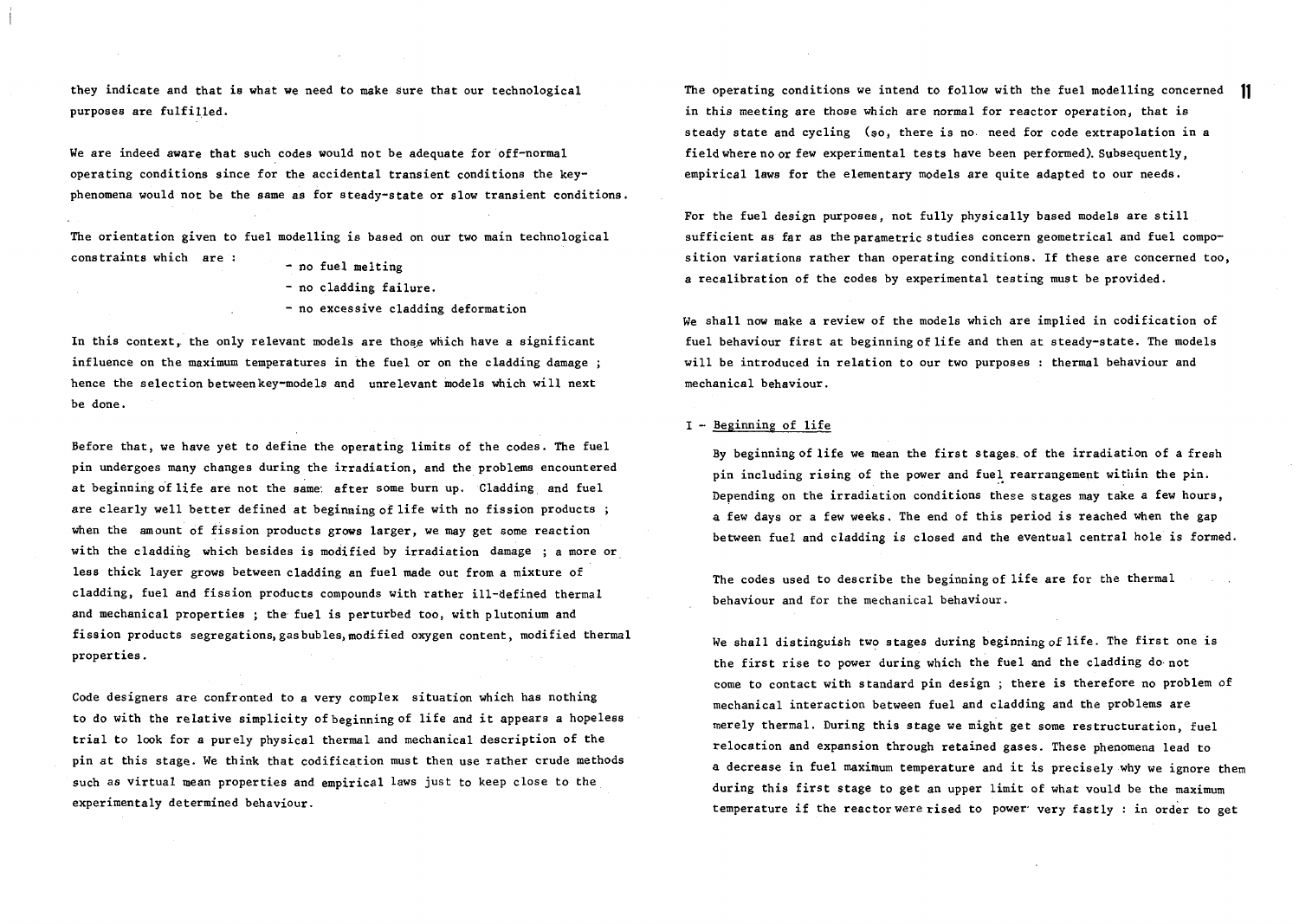Some margin in the power to melt investigation we prefere not to rest upon the help afforded by such time consuming mechanisms.

An other phenomenon goes the other way and might give a temperature increase, it is the release of initially retained gases; we take it into account, including a certain amount of pollution in the gas plenum. In the second stage of the beginning of life are included all the phenomena leading to the further steady-state stage : pore migration, Plutonium and uranium migration, fuel relocation, fuel swelling, fission gas release. The only migration phenomenon we include in the first stage is oxygen migration since it has been shown experimentally to be instantaneous

## $A$ ) - First rise to maximum power

Since we are only concerned with variations in reactor operating conditions which are slow when compared to thermal inertia in the pin, the Sodium-cladding-fuel system is always calculated in stationary state. The temperature chart is obtained by a simple iterative calculation involving local conductance and heat generation with no direct incidence of time.

For fast breeder reactors we have no neutron absorption in the fuel and the heat generation is the direct picture of the- fissile atoms distribution which is initially homogeneous.

The heat removal from the pin by the sodium flow will not be developed here since it would lead us outside of the pin ; the thermal-hydraulics of the subassembly are derived with special codes ; for our needs, a simple equivalent-channel model with a balance between heat flux through the cladding and heat flow through the axial odium flow is sufficient to give us the mean temperatures in the sodium along the pin. Then the outer cladding temperature is calculated with a classical heat transfer model by coolant flow. The inner cladding temperature is, in turn, obtained with a law for thermal conductivity of the cladding. Up to now we have not encountered any major uncertainty source for temperature evaluation and the inner cladding temperature will be known with less

than 10 degrees Cof uncertainty. The first difficulty is reached with the gap between cladding and fuel ; here the heat conductance may be low enough so that the temperature drop between fuel and cladding is to vary of several hundreds of degrees C. In this respect, the model for heat transfer through the fuel-cladding gap must be retained as a most relevant one.

Related to that problem is the size of the gap which is determined by the differential thermal expansion between cladding and fuel. The thermal expansion of cladding and fuel is produced under thermal gradients, so that thermal stresses are induced in thecladding and in the fuel. We first meet here the problem of coupling between thermal and mechanical behaviour.

It appears that in that case, there is no need for an exact mechanical treatment :

- The cladding undergoes pure elastic strains and further irradiation creep under the thermal stresses does not result in a cladding expansion different from that calculated assuming a thermal expansion with the mean temperature.
- At powers as low as 100 W/cm the hoop thermal stresses go above the yield stress of the fuel and radial cracking occurs with essentially no plastic flow.

When exact mechanical calculations are compared to simple ones performed with a mean thermal expansion for the cladding and a o-stress yielding for the fuel no significant difference can be found. So we think that coupling of our mechanical and thermal codes is not necessary as long as there is no mechanical interaction between fuel and cladding, that is before the end of beginning of life.

An other problem related to the gap heat transfer is the eccentricity of the fuel in the pin. Calculations performed with a bi-dimensionnal code show that although, the effect on fuel surface temperature may be not negligible, it has only second order effect on fuel maximum temperature ; we therefore do not need abi-dimensionnal code.

 $12<sup>12</sup>$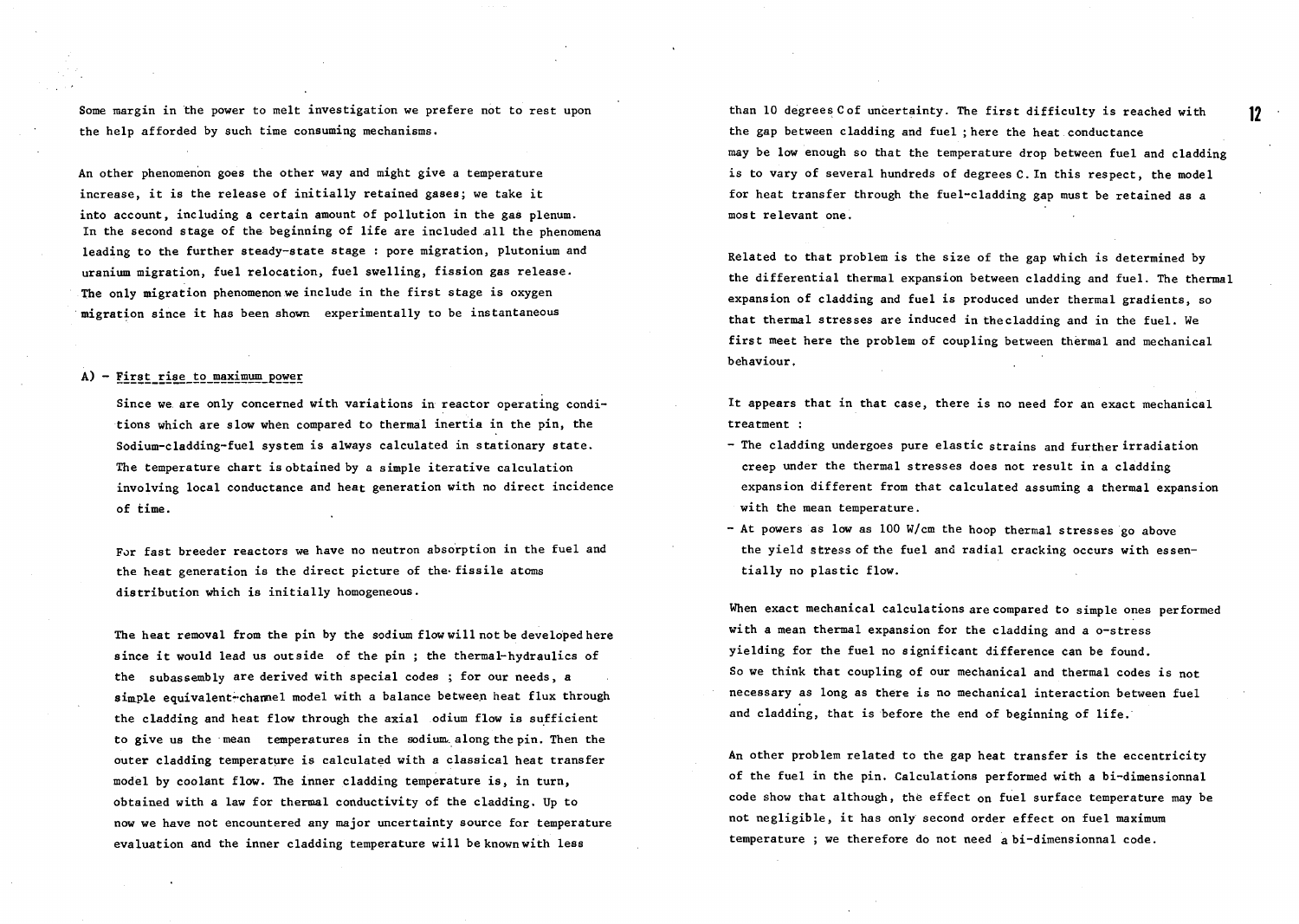After the determination of the outer temperature of the fuel we have to calculate the fuel temperatures taking into account the fissile atoms distribution (which is perturbed by restructuration and void and plutonium migration).

Heat transfer through the fuel depends on the local thermal conductivity which is known to depend highly on the four following parameters :

- temperature
- oxygen content
- Plutonium content
- porosity

the first two being of special weight.

We furthermore know from out of pile measurements that thermal conductivity is largely scattered even for a same fabrication. It is clear that since the major temperature drop occurs within the fuel, the effective thermal conductivity is the most meaningful data to be introduced into the codes. We say "effective" as it is not clear whether the out of pile data may be used in pile with no care of restructuration effects (especially at high temperature) and irradiation effects (especially at low temperature).

Thermal conductivity is known to depend on oxygen content. This effect has been proved to still exist in pile and, although it is quite smaller than out of pile, it remains in the range of some hundred degrees C which is enough to be taken into account in fuel modelling.l/e therefore had to calibrate our thermal conductivity in function of stoichiometry on in pile experimental measurements (which include oxygen migration). We can list down what are the requirements for modelling of the first rise to power stage:

- a heat transfer model between fuel and cladding

- an experimental determination of in pile thermal conductivity for the fuel

- an experimental determination of the in pile effect of oxygen content on fuel thermal conductivity;

### B) Transition stage to steady-state

As we shall see, there is no new mechanical problem during this sta during this stage and the fuel temperatures can only decrease.

However, the thermal state of the fuel after full restructuration is of major concern when one think of taking advantage of a pre-irradiation stage at intermediate power level in order to reach afterwards a higher nominal power level thanks to the thermal improvment afforded by restructuration.

To describe this stage we shall neither need a true coupling between our thermal and mechanical codes since there is not yet mechanical interaction between fuel and cladding.

On the cladding side , the mechanical calculation of the thermal stresses relaxation by irradiation creep does not lead to a variation in cladding geometryithe effect of thermal creep remains very small ; so for the pressure of the standard gas plenum ; irradiation swelling does not yet appear.

On the fuel side many things occur :

 $1 - As$  we previously noted, but we must describe the pore migration towards the hot center line of the fuel.

For that we have developed a semi-physical model which does not describe the formation of lenticular pores but which allows a true calculation of the flux of the vapor fuel species. The partial pressures of these species are calculated taking into account the local oxygen partial pressure. This rather sophisticated model allows a parametric study based on stoichiometry but is not really indispensable and might be replaced by empirical laws governing matter transport. It has yet the advantage of calculating by the way the plutonuim and uranium migration associated to pore migration which otherwise should be empirically determined. Any way, we must keep in mind that from a thermal point of view, the PU/(U+Pu)variations are of second order before central hole formation and that we cannot avoid some empirism in the description of that late phenomenon since a fine description of pore formation,interlinkage and retention would be too heavy.

2 - Even a rather crude model will so give the mean radial matter transport through the fuel and hence the evolution of porosity and cracking volume in function of time. In this manner we obtain

13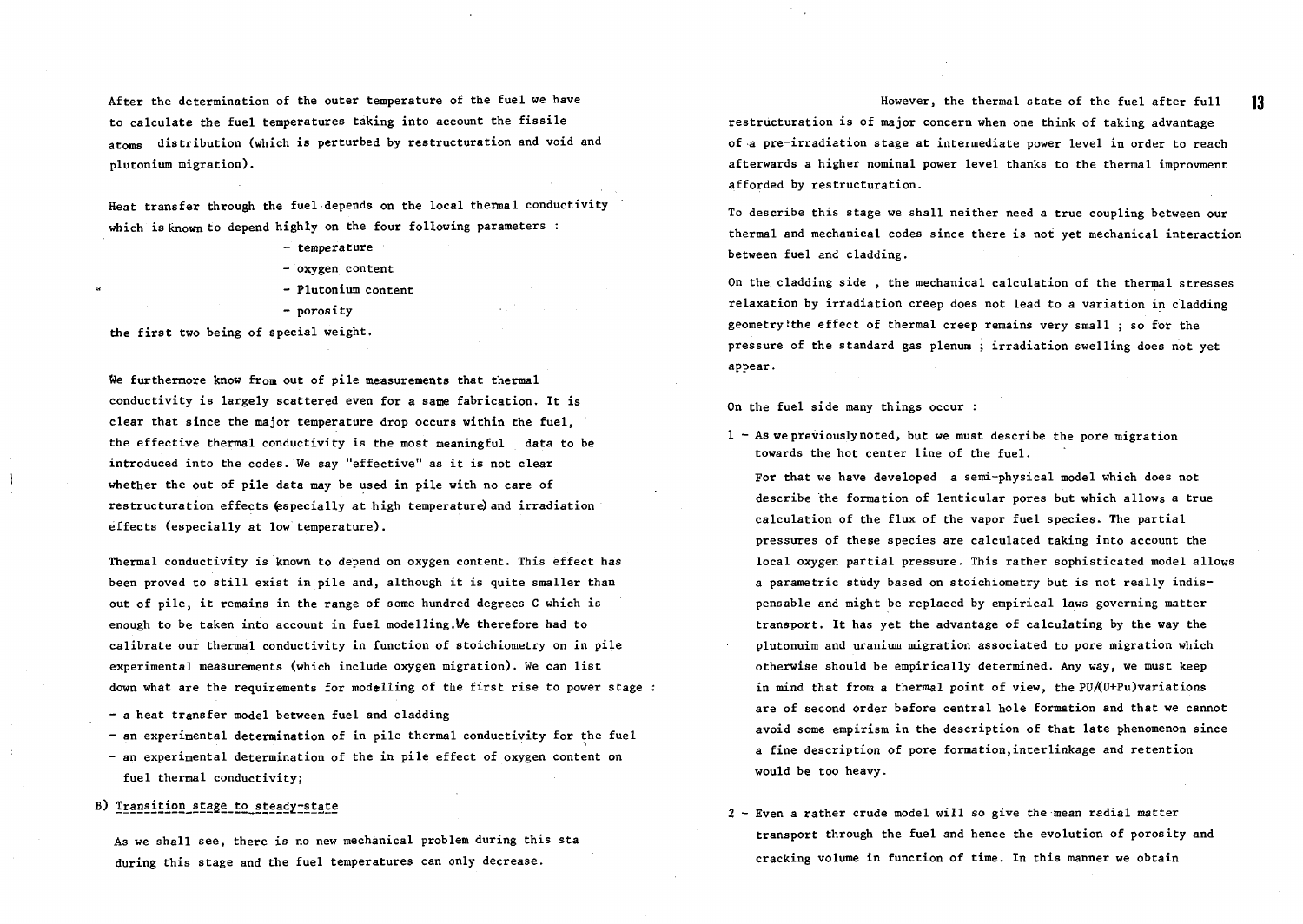crack healing in the hot part of the fuel. With crack healing we recover the mechanical integrity of the fuel and the possibility of developing new stresses associated to thermal or volume changes. This will particularly hold for power cycling : due to the irreversibility introduced by fuel restructuration, hoop and radial stresses will be generated in the hot part of the fuel when power is lowered; if the fuel is hot enough, it will come out some plastic flow or creep before cracking. This will in turn induce irreversibility when coming back to full power. Here we find something leading to fuel relocation.

3 - The fission gas generation fills up the fuel with gas bubles ; although they are not alone responsible for fuel swelling, they may contribute, especially at beginning of life, to fuel expansion. More ready are the gases issued from the volatile elements which are present initially in the fuel as impurities ; they also may contribute to a fast fuel expansion.

Because of early gas release, there might be a substantial pollution and heat transfer degradation in the gap before gap closure.

4 - The rate of gap closure remains one of the most important unknown for beginning of life modelling Due to the low thermal conductance in the gap,it's closure affords the main temperature variation (several hundreds degrees C.). The kinetics are still unknown because experiments are rather rare and mechanisms too numerous and complex ; for example the cycling mechanism described higher in § 2 is certainly not alone since gap closure has been found to occur even without cycling.

If we try to extract the most relevant models that are required for this stage we find :

- a model describing gap closure as a whole
- a model for central hole formation.

#### II - Steady - State

#### A) - Thermal behaviour

As we already pointed out, we enter then a phase of the irradiation where we are to find many unknowns. Actually we know that, at least for a long time, there will not be major thermal problems with the fuel : the decrease in fuel temperature obtained through restructuration and fuel relocation is high enough to allow a long respite time before thermal conductance and conductivity degradation could lead to find again the initial maximum temperature. That time is experimentally evaluated basing on the evolution with burn up of fission gases retention and micro-structure of the fuel.

Yet, the steady-state fuel maximum temperatures might be required for fuel design taking into account that they are more representative than the transient ones at beginning of life as regards the permanent margin between nominal power and power to melt,

For this purpose we have once more to deal with thermal conductance between fuel and cladding and through the fuel.

For the second point, it has been experimentally shown that the thermal conductivity of fuel simulating various burn up is only slightly decreased by fission products (less than a few per cent below 10 at % burn up). The effect of oxygen content of the mixed oxide should be stronger and a model (or a law) is needed for the mean oxygen content variation with burn up. Furthermore, for power to melt the decrease in melting temperature of the irradiated fuel must be taken into account.

For the first point we are bound to get a coupling between our mechanical and thermal codes. We know that the thermal conductance will strongly depend on the quality of the contact between fuel and cladding There indeed exist a few models to treat the thermal conductance between two solids in contact taking into account the contact pressure, the roughness of the surfaces, the gas environment  $etc...$  The problem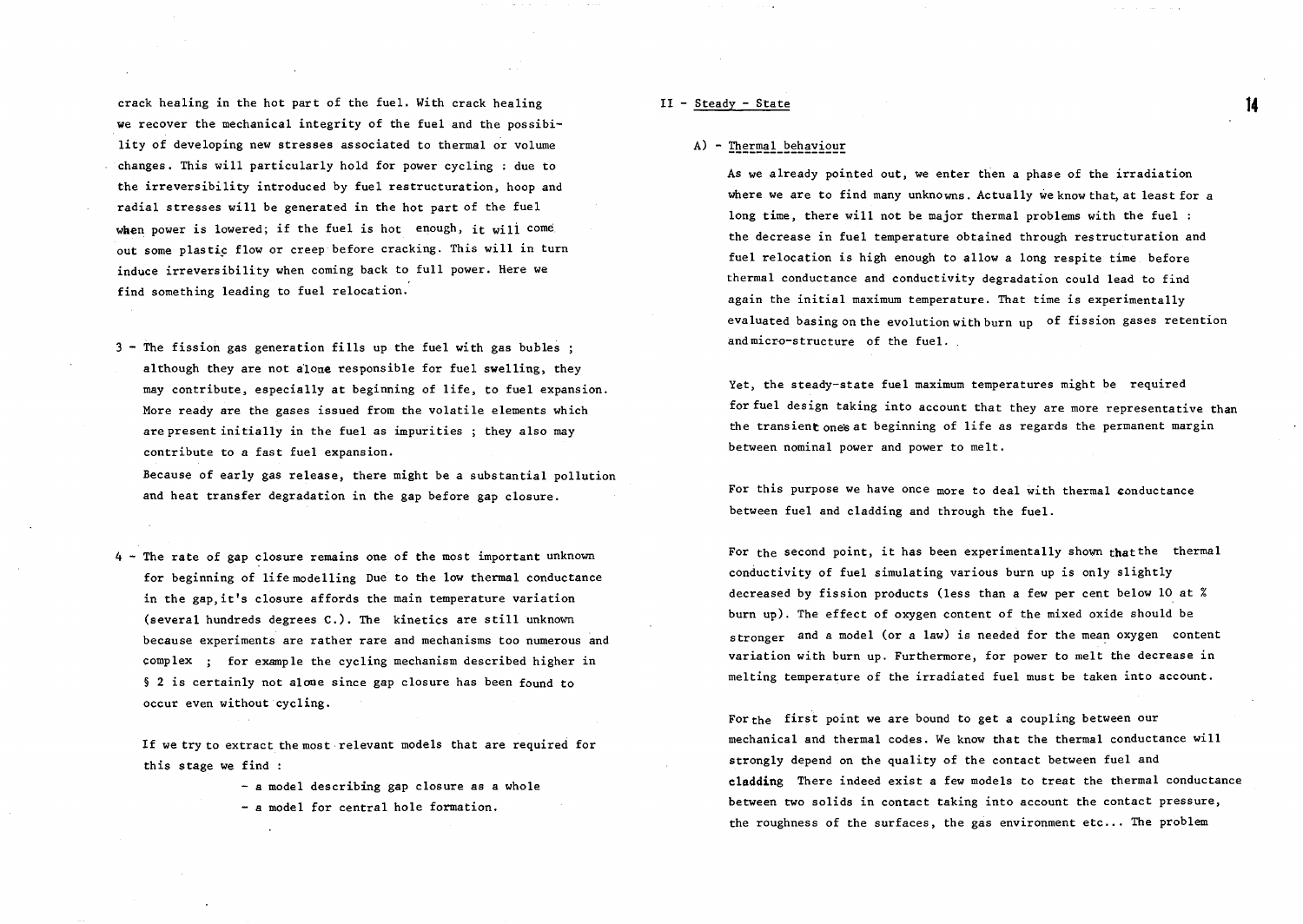is in fact to properly determine the contact pressure which depends on fuel swelling rate, cladding deformation rate, fuel and cladding creep properties ; so for the roughness which is far from being known due to cladding-fission products and fuel chemical interaction. Furthermore, early enough, a layer begins, to build between original cladding and fuel and the conductance problem in the gap turns to become a heat transfer problem through a multi-conponent medium, one component of which is thermally undefined.

From the complexity of the situation we infer that an enpirical experimental law is needed-rather than a lot of short-coming models. Moreover since were are dealing with melting problems, the experimental conductance law should be based on power to melt measurements as a function of burn up.

It is then quite clear that such a conductance law will not be a universal law but will have to be recalibrated for every type of design. For this reason we think that the endof life over-heating of the fuel turns rather to fall out of the codification scope.

## B) - Mechanical\_behaviour

The main problems for fuel pin model ling during steady state are clearly the problems of fuel containment (fuel pin integrity) and pin deformation (in relation to channel reduction, pin to pin interaction.bundle to subassembly interaction).

These two problems are treated by two different types of codes.

a) - Pin damage

For this problem, it is well known that the evolution of the mechanical properties of the steels under irradiation are of primary importance and that they are badly handled. There is a lot of scatter in the ductility, yield strength, thermal and irradation creep measurements with often a disconcerting dependancy on the ingot origin.

Even if these properties were well defined it would not be practicable to deal with local weakening of the cladding induced by corrosion.

We therefore do not try to use too deterministic damage functions and only trust on conservative laws.

We use strain criteria including plastic flow and thermal creep under the pressure in the gas plenum of the pin and internal stresses in the cladding. The calculation is of safety type and is performed by the VULKIN code.

No account is taken of the stresses that may originate from mechanical interaction between fuel and cladding since, as far as we know, they are not high enough to induce any damage in the cladding apart from specific cases which are treated separately.

b) - Pin deformation and fuel-cladding mechanical interaction

Here is the main action field of our code which is particularly concerned with the many stresses that are applied on the cladding from the inside of the pin.

There remains still a large amount of the pin deformation that comes from external interactions (especially with the wire) but they are out of the scope of fuel modelling

For a proper analysis of the cladding deformation we need fundamental properties of the steel under irradiation such as :

- swelling rate as a function of temperature, time and dose
- irradiation creep as a function of temperature
- coupling between swelling and creep
- thermal creep of the steel.